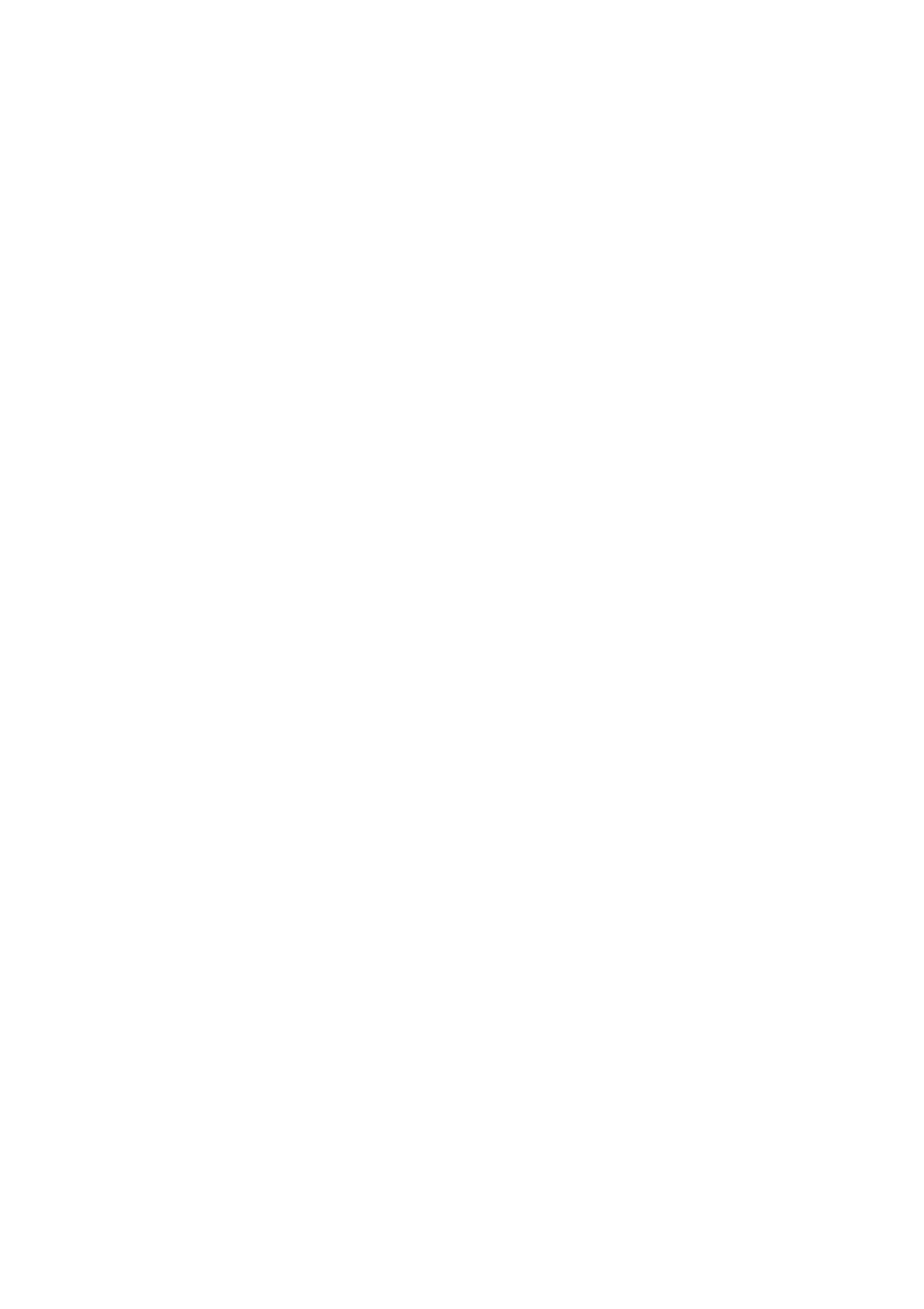H/Inf (2003) 3

# **Access to official documents**

**Recommendation Rec (2002) 2** adopted by the Committee of Ministers of the Council of Europe on 21 February 2002 and explanatory memorandum

> Directorate General of Human Rights Council of Europe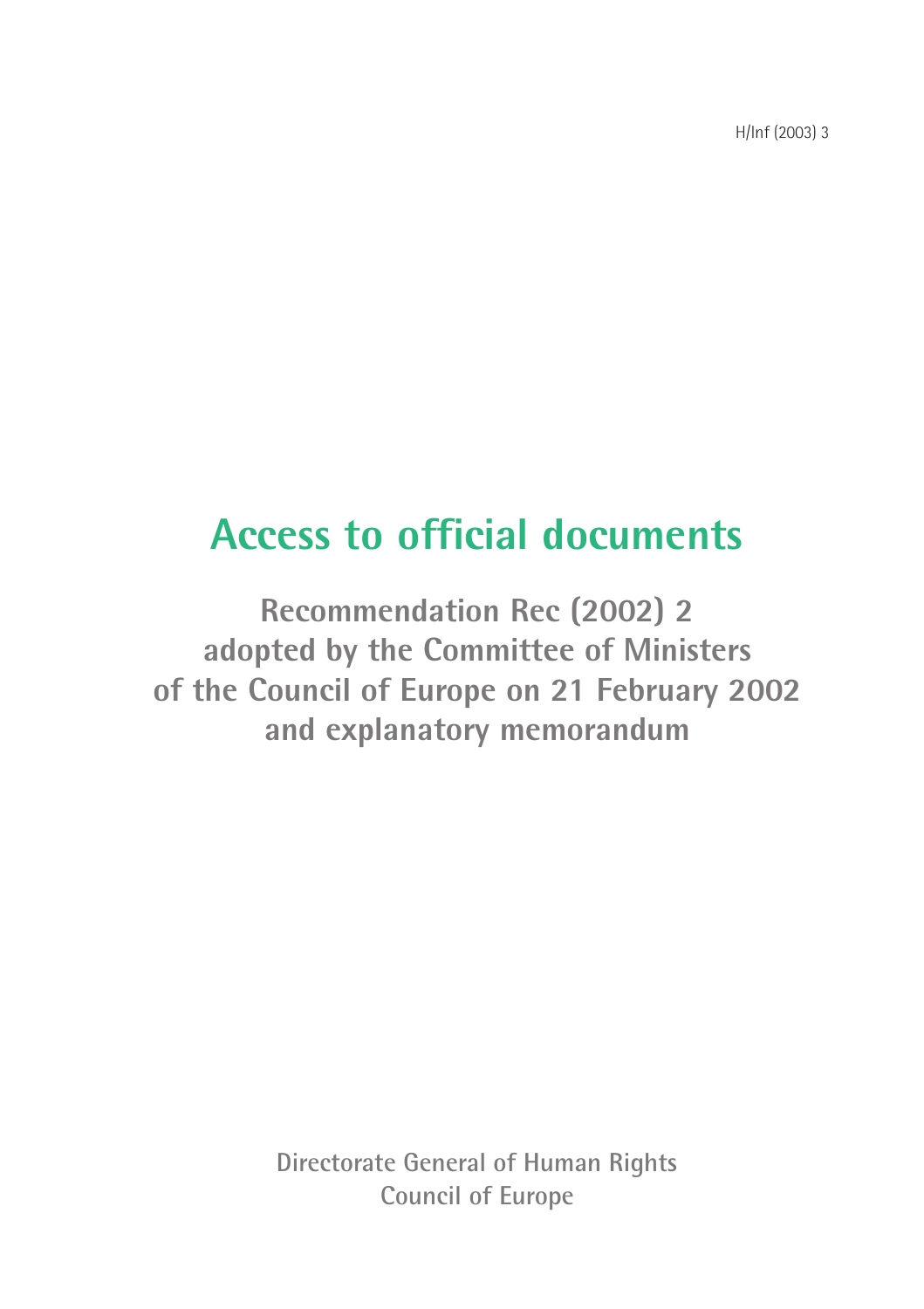1st printing, February 2003

<sup>©</sup> Council of Europe, 2003

Directorate General of Human Rights Council of Europe F-67075 Strasbourg Cedex

http://www.coe.int/human\_rights/

Printed at the Council of Europe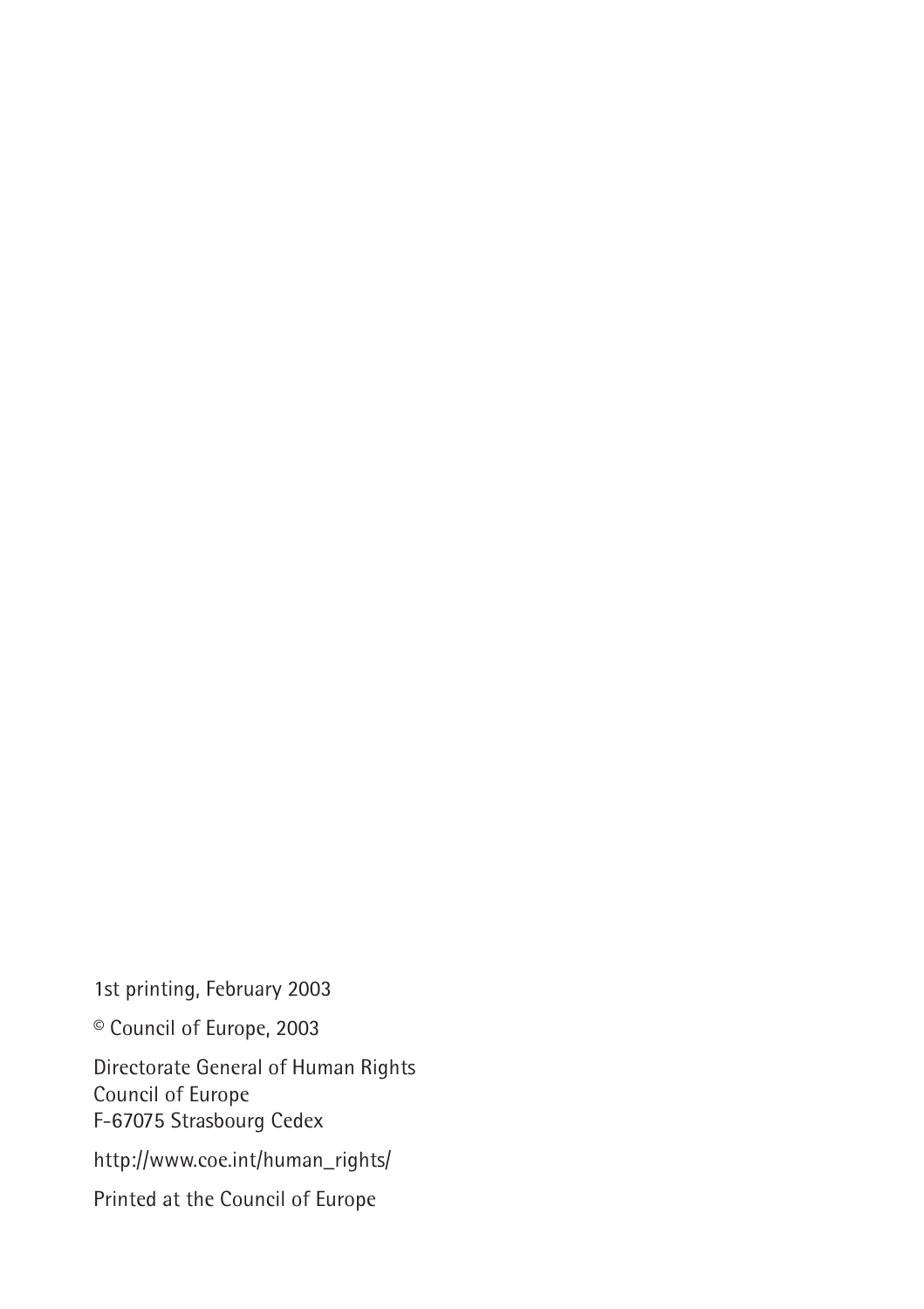### **Recommendation Rec (2002) 2** on access to official documents

(Adopted by the Committee of Ministers on 21 February 2002, at the 784th meeting of the Ministers' Deputies)

The Committee of Ministers, under the terms of Article 15.b of the Statute of the Council of Europe,

Considering that the aim of the Council of Europe is to achieve greater unity between its members for the purpose of safequarding and realising the ideals and principles which are their common heritage;

Bearing in mind, in particular, Article 19 of the Universal Declaration of Human Rights, Articles 6, 8 and 10 of the European Convention on Human Rights and Fundamental Freedoms, the United Nations Convention on Access to Information, Public Participation in Decision-making and Access to Justice in Environmental Matters (adopted in Aarhus, Denmark, on 25 June 1998) and the Convention for the Protection of Individuals with regard to Automatic Processing of Personal Data of 28 January 1981 (ETS No. 108); the Declaration on the Freedom of Expression and Information adopted on 29 April 1982; as well as Recommendation No. R (81) 19 on the Access to Information held by Public Authorities, Recommendation No. R (91) 10 on the Communication to Third Parties of Personal Data held by Public Bodies; Recommendation No. R (97) 18 concerning the Protection of Personal Data collected and processed for Statistical Purposes and Recommendation No. R (2000) 13 on a European Policy on Access to Archives;

Considering the importance in a pluralistic, democratic society of transparency of public administration and of the ready availability of information on issues of public interest;

Considering that wide access to official documents, on a basis of equality and in accordance with clear rules: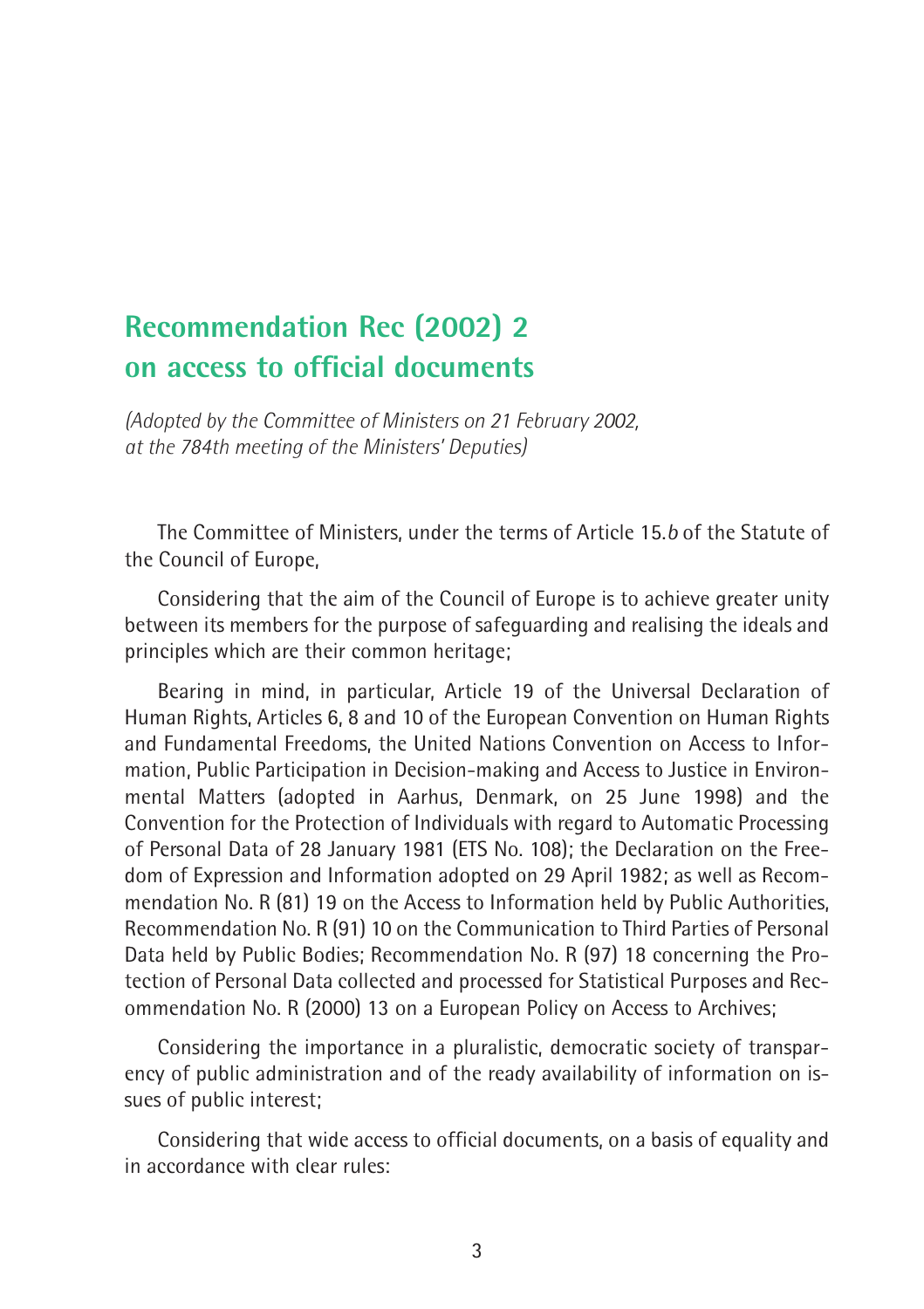- allows the public to have an adequate view of, and to form a critical opinion  $\bullet$ on, the state of the society in which they live and on the authorities that govern them, whilst encouraging informed participation by the public in matters of common interest:
- fosters the efficiency and effectiveness of administrations and helps maintain their integrity by avoiding the risk of corruption;
- contributes to affirming the legitimacy of administrations as public services and to strengthening the public's confidence in public authorities;

Considering therefore that the utmost endeavour should be made by member states to ensure availability to the public of information contained in official documents, subject to the protection of other rights and legitimate interests;

Stressing that the principles set out hereafter constitute a minimum standard, and that they should be understood without prejudice to those domestic laws and requlations which already recognise a wider right of access to official documents;

Considering that, whereas this instrument concentrates on requests by individuals for access to official documents, public authorities should commit themselves to conducting an active communication policy, with the aim of making available to the public any information which is deemed useful in a transparent democratic society,

Recommends the governments of member states to be quided in their law and practice by the principles set out in this recommendation.

#### I. Definitions

For the purposes of this recommendation:

Public authorities shall mean:

- i. government and administration at national, regional or local level;
- ii. natural or legal persons insofar as they perform public functions or exercise administrative authority and as provided for by national law.

Official documents shall mean all information recorded in any form, drawn up or received and held by public authorities and linked to any public or administrative function, with the exception of documents under preparation.

#### II. Scope

1. This recommendation concerns only official documents held by public authorities. However, member states should examine, in the light of their domestic law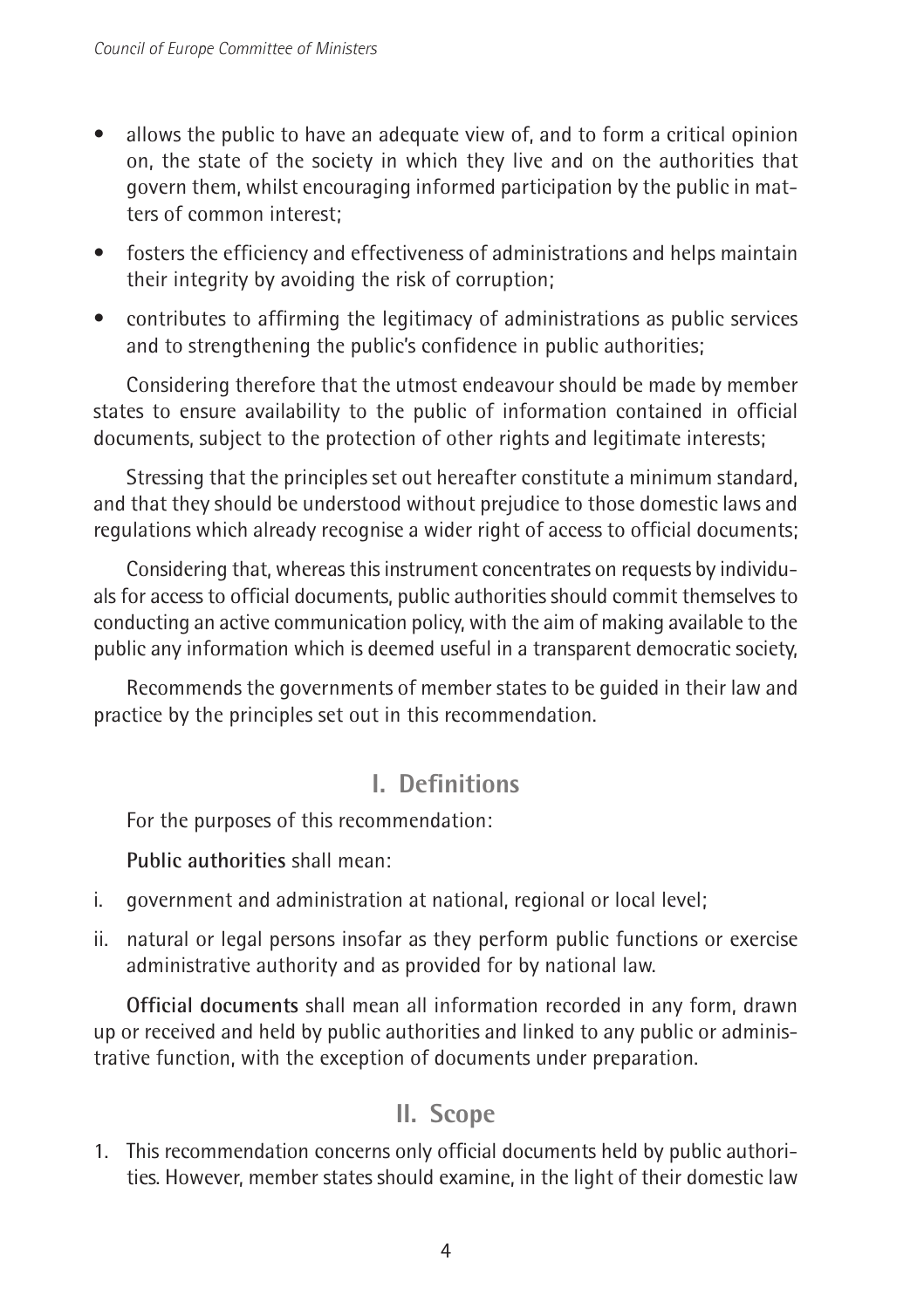and practice, to what extent the principles of this recommendation could be applied to information held by legislative bodies and judicial authorities.

2. This recommendation does not affect the right of access or the limitations to access provided for in the Convention for the Protection of Individuals with regard to Automatic Processing of Personal Data.

#### III. General principle on access to official documents

Member states should quarantee the right of everyone to have access, on request, to official documents held by public authorities. This principle should apply without discrimination on any ground, including that of national origin.

#### IV. Possible limitations to access to official documents

- 1. Member states may limit the right of access to official documents. Limitations should be set down precisely in law, be necessary in a democratic society and be proportionate to the aim of protecting:
- national security, defence and international relations; i.
- ii. public safety:
- iii. the prevention, investigation and prosecution of criminal activities;
- iv. privacy and other legitimate private interests;
- v. commercial and other economic interests, be they private or public;
- vi. the equality of parties concerning court proceedings;

vii. nature:

- viii. inspection, control and supervision by public authorities;
- ix. the economic, monetary and exchange rate policies of the state;
- x. the confidentiality of deliberations within or between public authorities during the internal preparation of a matter.
- 2. Access to a document may be refused if the disclosure of the information contained in the official document would or would be likely to harm any of the interests mentioned in paragraph 1, unless there is an overriding public interest in disclosure
- 3. Member states should consider setting time-limits beyond which the limitations mentioned in paragraph 1 would no longer apply.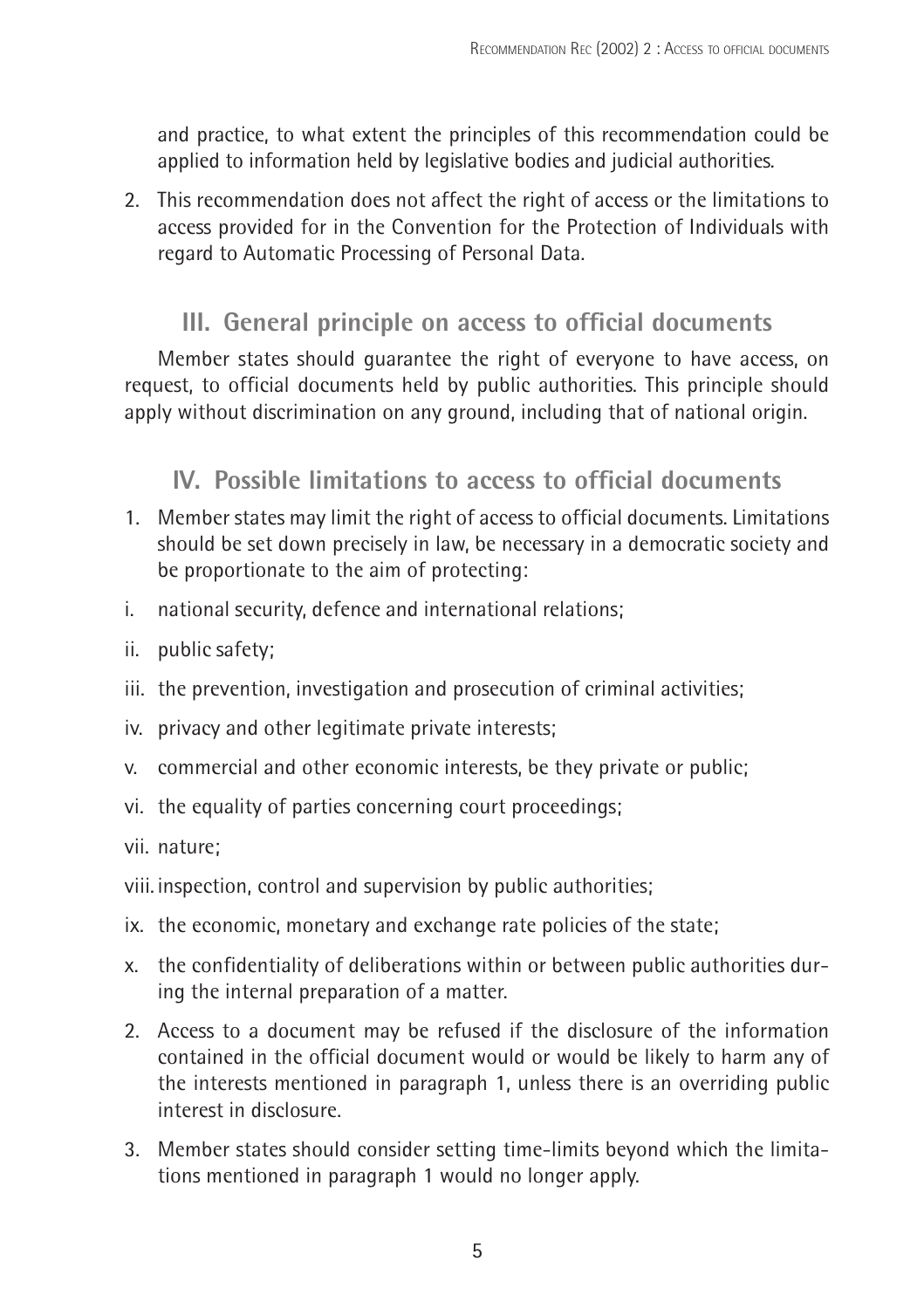#### V. Requests for access to official documents

- 1. An applicant for an official document should not be obliged to give reasons for having access to the official document.
- 2. Formalities for requests should be kept to a minimum.

#### VI. Processing of requests for access to official documents

- 1. A request for access to an official document should be dealt with by any public authority holding the document.
- 2. Requests for access to official documents should be dealt with on an equal hasis.
- 3. A request for access to an official document should be dealt with promptly. The decision should be reached, communicated and executed within any time limit which may have been specified beforehand.
- 4. If the public authority does not hold the requested official document it should, wherever possible, refer the applicant to the competent public authority.
- 5. The public authority should help the applicant, as far as possible, to identify the requested official document, but the public authority is not under a duty to comply with the request if it is a document which cannot be identified
- 6. A request for access to an official document may be refused if the request is manifestly unreasonable.
- 7. A public authority refusing access to an official document wholly or in part should give the reasons for the refusal.

#### VII. Forms of access to official documents

- 1. When access to an official document is granted, the public authority should allow inspection of the original or provide a copy of it, taking into account, as far as possible, the preference expressed by the applicant.
- 2. If a limitation applies to some of the information in an official document, the public authority should nevertheless grant access to the remainder of the information it contains. Any omissions should be clearly indicated. However, if the partial version of the document is misleading or meaningless, such access may be refused.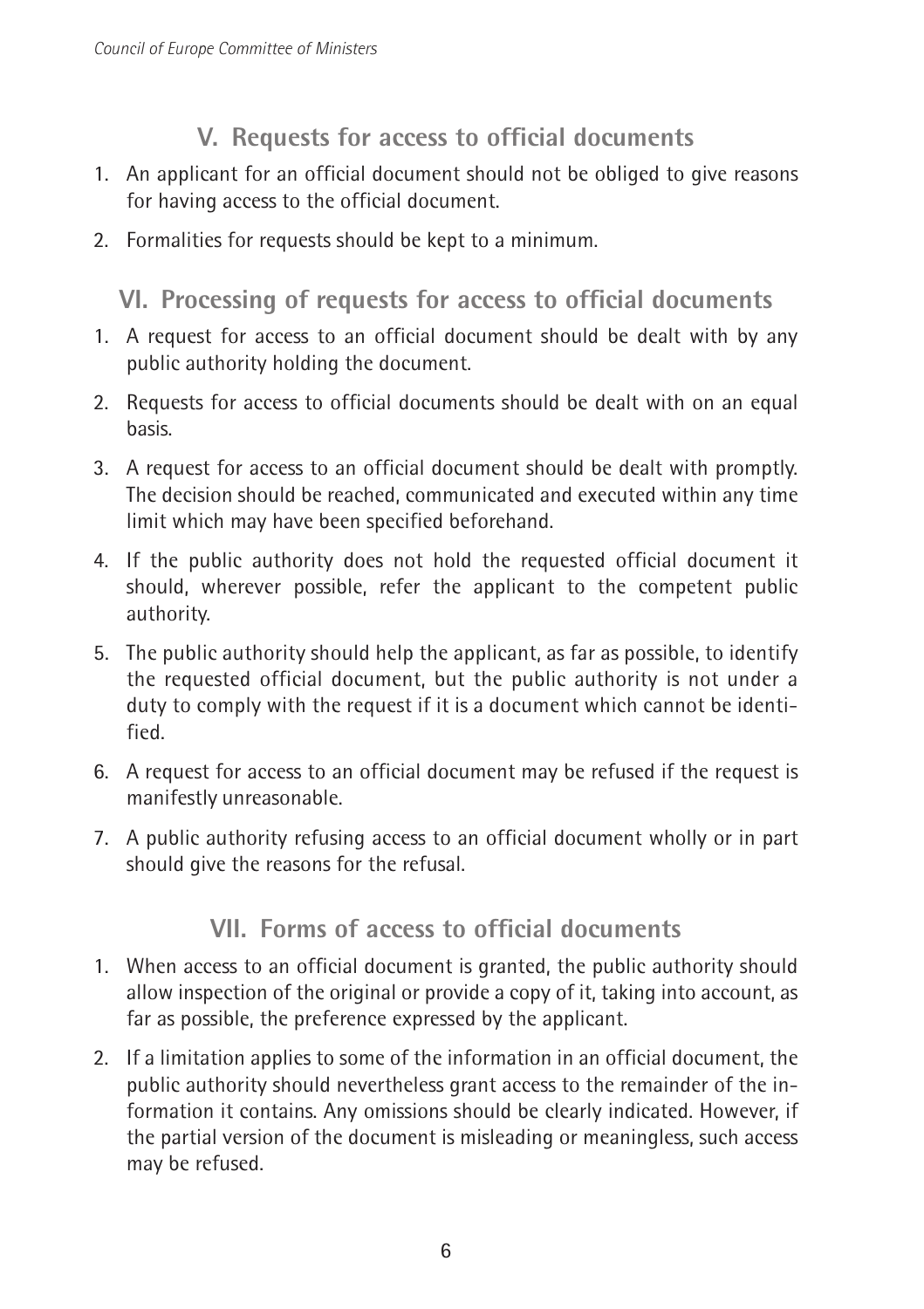3. The public authority may give access to an official document by referring the applicant to easily accessible alternative sources.

#### VIII. Charges for access to official documents

- 1. Consultation of original official documents on the premises should, in principle, be free of charge.
- 2. A fee may be charged to the applicant for a copy of the official document, which should be reasonable and not exceed the actual costs incurred by the public authority.

#### IX. Review procedure

- 1. An applicant whose request for an official document has been refused, whether in part or in full, or dismissed, or has not been dealt with within the time-limit mentioned in Principle VI.3 should have access to a review procedure before a court of law or another independent and impartial body established by law.
- 2. An applicant should always have access to an expeditious and inexpensive review procedure, involving either reconsideration by a public authority or review in accordance with paragraph 1 above.

#### X. Complementary measures

- 1. Member states should take the necessary measures to:
- i. inform the public about its rights of access to official documents and how that right may be exercised;
- ii. ensure that public officials are trained in their duties and obligations with respect to the implementation of this right;
- iii. ensure that applicants can exercise their right.
- 2. To this end, public authorities should in particular:
- manage their documents efficiently so that they are easily accessible; i. I
- ii. apply clear and established rules for the preservation and destruction of their documents:
- iii. as far as possible, make available information on the matters or activities for which they are responsible, for example by drawing up lists or registers of the documents they hold.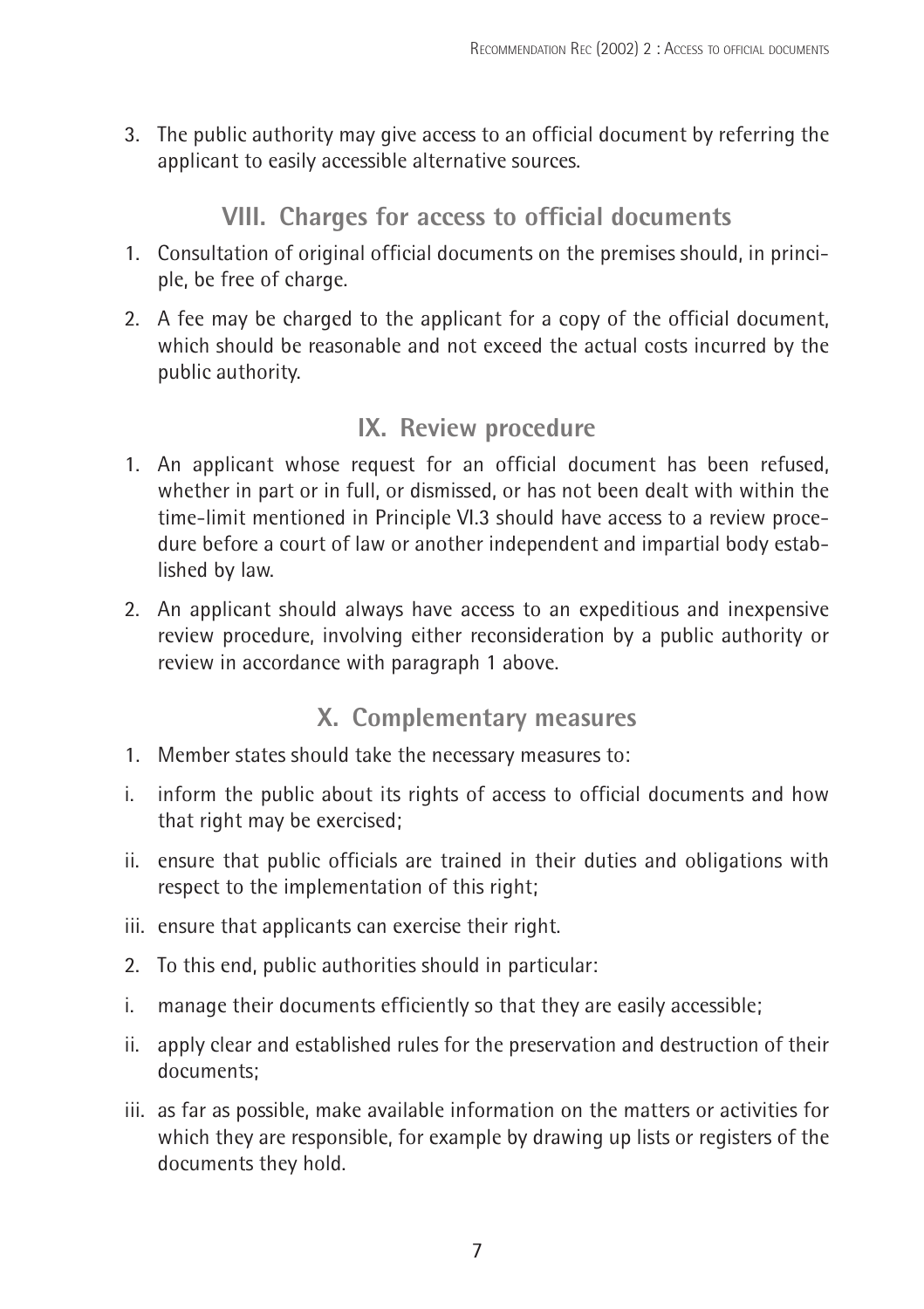#### XI. Information made public at the initiative of the public authorities

A public authority should, at its own initiative and where appropriate, take the necessary measures to make public information which it holds when the provision of such information is in the interest of promoting the transparency of public administration and efficiency within administrations or will encourage informed participation by the public in matters of public interest.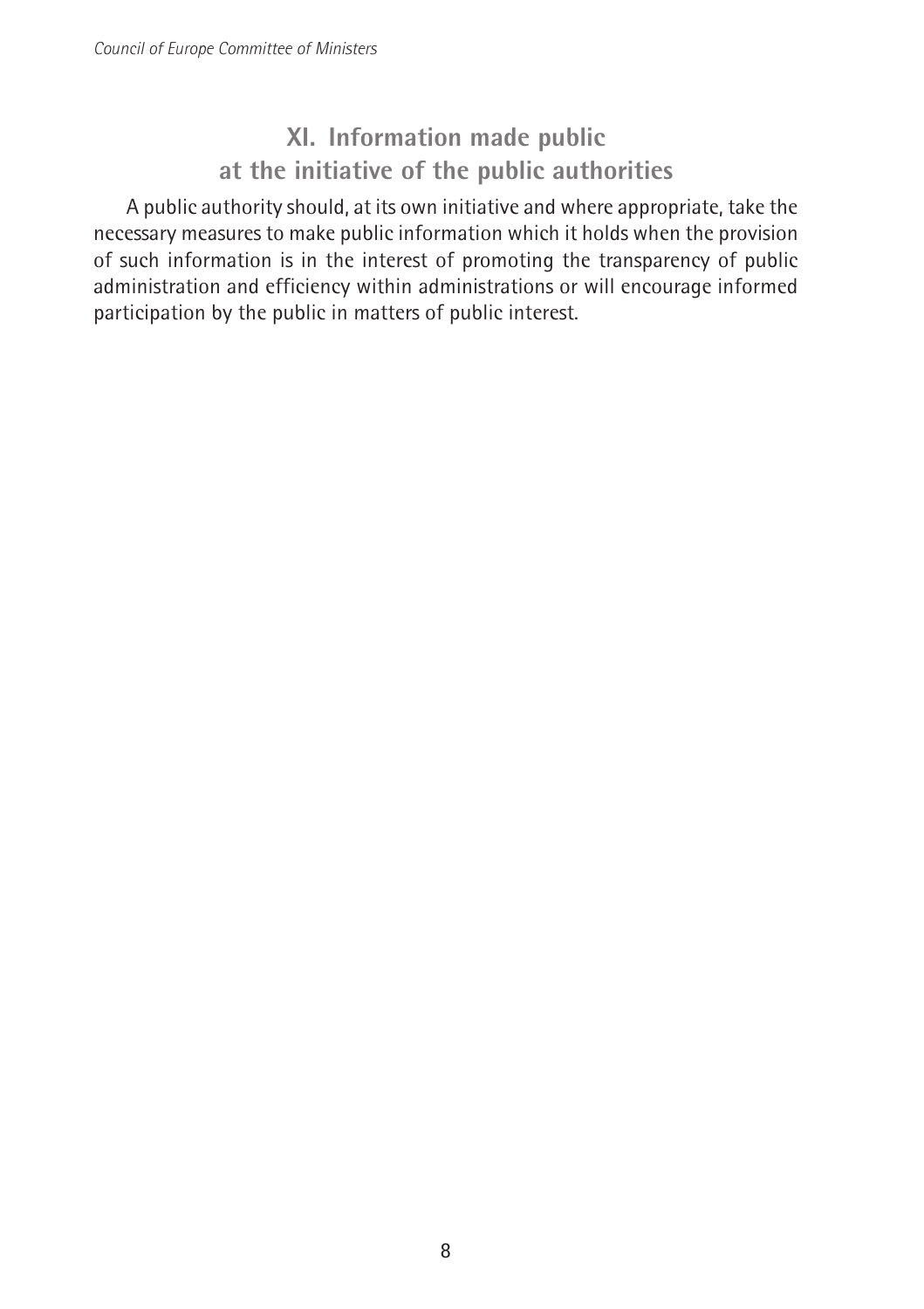## **Explanatory memorandum** to Recommendation Rec (2002) 2 on access to official documents

#### **Background**

- 1. Within the Council of Europe, the principle of public access to official documents began to be developed in Recommendation No. R (81) 19 on access to information held by public authorities. A recent example of European cooperation in this field is the Convention on Access to Information, Public Participation in Decision-Making and Access to Justice in Environmental Matters. adopted in Aarhus. Denmark, on 25 June 1998. Another recent example from the European Union is the adoption of Regulation (EC) No. 1049/2001 of the European Parliament and of the Council of 30 May 2001 regarding public access to European Parliament, Council and Commission documents. In the course of the last years, there has been growing interest among the member states in making provision in domestic law for measures to ensure open government and public access to official information. Work was accordingly started in the Council of Europe in order to further elaborate basic principles on the right of access to official information held by public authorities.
- 2. This work was entrusted in the first instance to the Steering Committee on the Mass Media (CDMM). Then, in 1997,\* the Ministers' Deputies approved specific terms of reference given by the Steering Committee for Human Rights (CDDH) to the Group of Specialists on access to official information (DH-S-AC).
- 3. According to these terms of reference, the DH-S-AC was to examine options for preparing a binding legal instrument or other measures embodying basic principles on the right of access of the public to information held by public authorities. In doing so, the DH-S-AC was to have due regard to the aforementioned Recommendation No. R (81) 19 and to legislative developments in

At the 613th meeting (18-19 and 23 December 1997) of the Ministers' Deputies.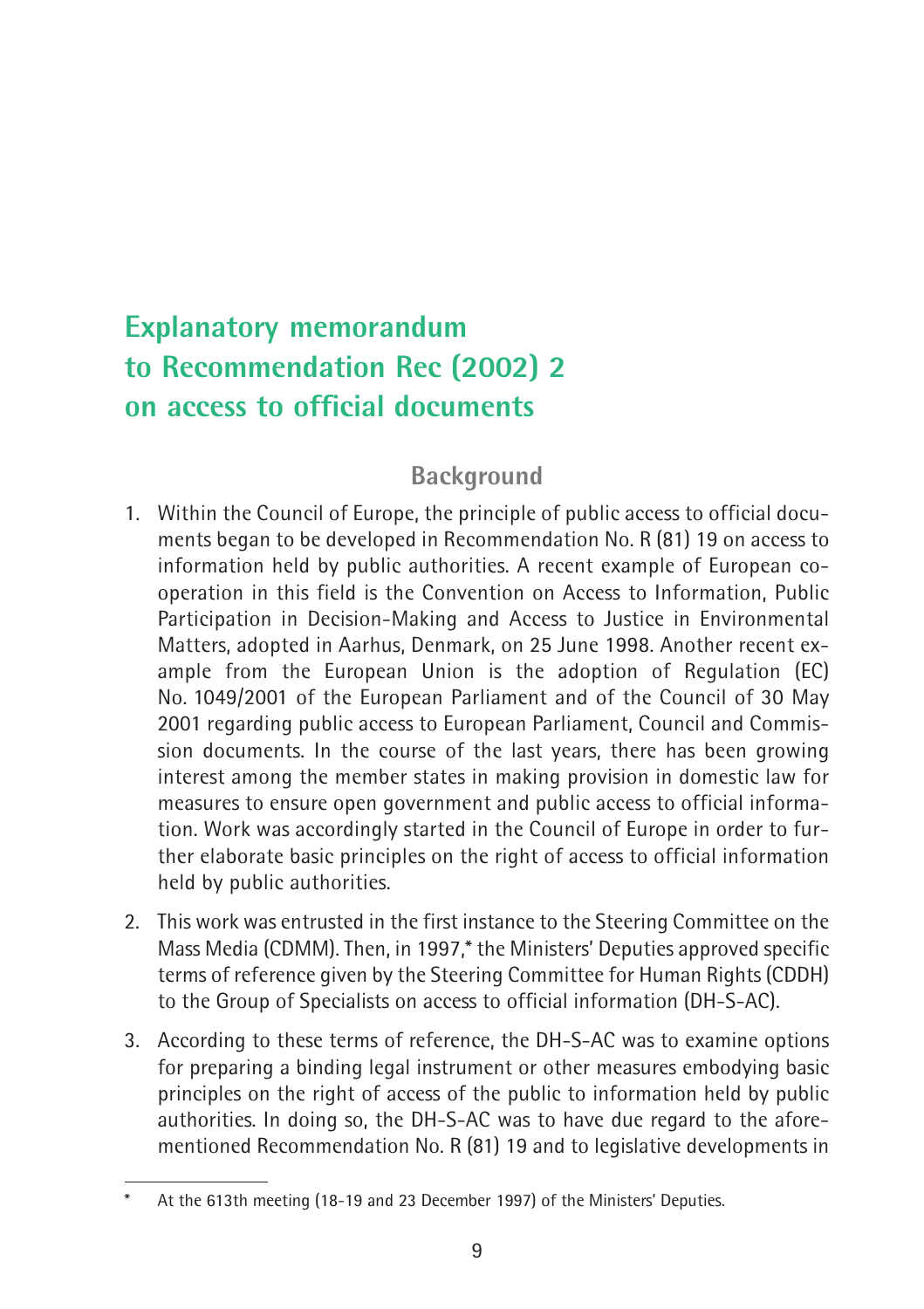the field of access to information both in the member states of the Council of Europe and at European level as well as of relevant work being carried out within the Council of Europe and in other fora.

4. It should be noted that Article 19 of the Universal Declaration on Human Rights and Article 19 of the International Covenant on Civil and Political Rights appear to grant a wider right of access to official information than the European Convention on Human Rights as these provisions also contain a right to seek information.

 $\star \star \star$ 

#### **L.** Definitions

#### **Public authorities**

- 5. It should be noted that there is no definition of "public authorities" in other legal instruments of the Council of Europe.\* For the purposes of this recommendation, the expression "public authorities" shall cover the government and all bodies at national, regional or local level, the term "government" covering both political bodies and administrative bodies.
- 6. The term "public authorities" also includes natural or legal persons in so far as they perform public functions or exercise administrative authority and as provided for by national law. In some member states this notion also includes natural or legal persons performing services of public interest, or private entities financed by public funds.

#### Official documents

7. The term "official documents" covers, for the purpose of this recommendation, any information fixed on any physical medium in a retrievable form (written texts, tape-recordings - sound or audio-visual - photographs, e-mails, information stored in electronic databases, etc.) Both documents produced by a public authority and documents emanating from third parties which have been received by a public authority are covered by the definition.

It might be noted that a handbook published in 1997 under the auspices of the Council of Europe states that "administrative authority" means "any entity or person in so far as these are entitled to take decisions or measures which constitute an administrative act." (see The Administration and you - A handbook, Council of Europe Publishing, 1997, p. 11).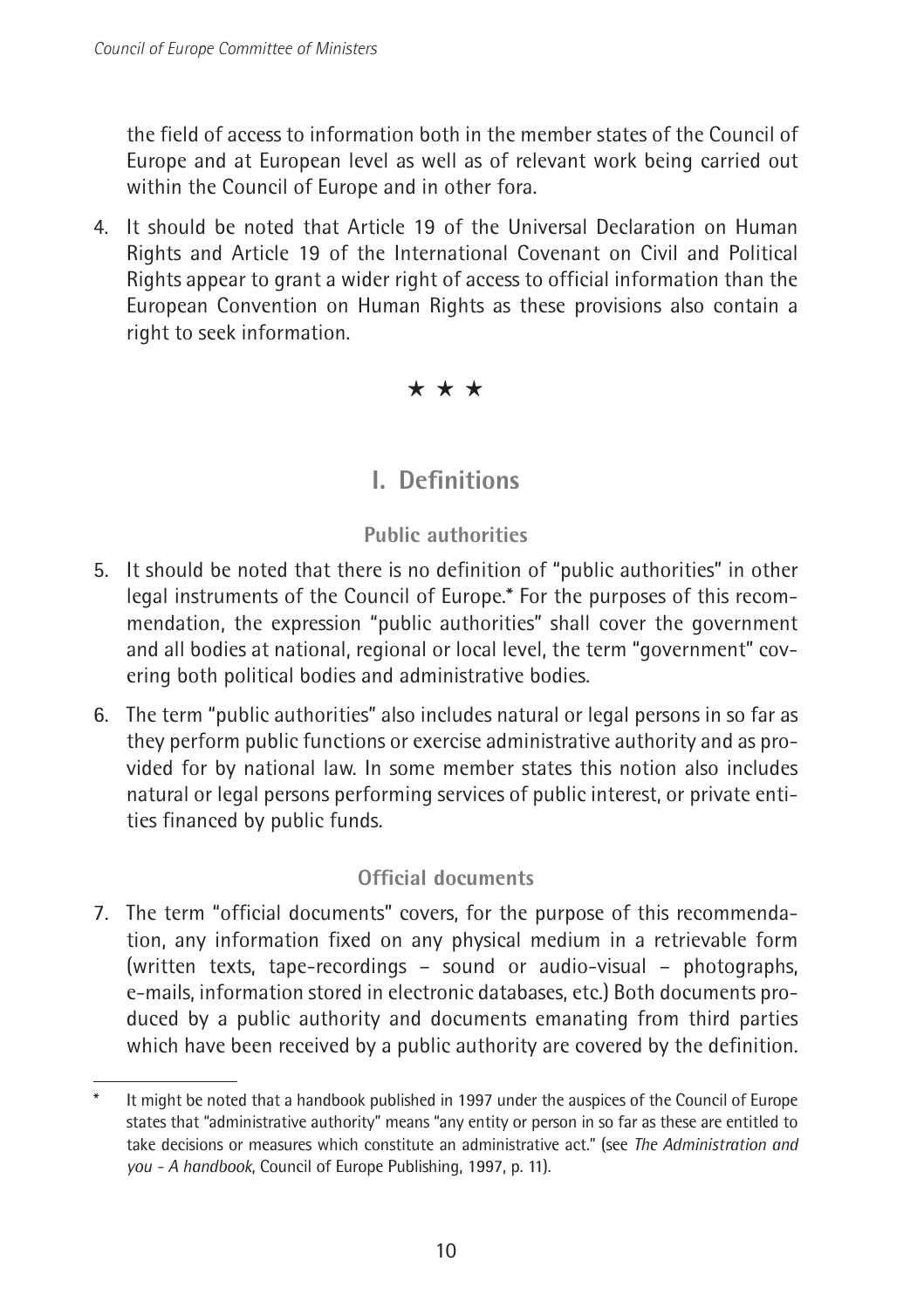- 8. While it is usually easy to define the notion concerning paper documents, it is more difficult to define what is a document when the information is stored electronically in data bases. Member states must have a margin of appreciation in deciding how this notion can be defined. In some member states access will be given to specific information as specified by the applicant if this information is easily retrievable by existing means.
- 9. In member states, there are different traditions and practices concerning the qualification of documents as "official documents". In principle, unfinished documents are not covered by this notion. Furthermore, in some member states, documents which contribute to the decision-making process (for instance, opinions, memoranda, etc.) are not considered as official until the decision to which they refer is taken. However, in other member states, documents can be made available before the decision for which the document is being prepared is taken, in particular to enable participation in the decisionmaking process.
- 10. In addition, it is important to distinguish clearly between documents received by public authorities which relate to their functions and those received by the officials as private individuals and not having any link to their functions, for example letters received in the officials' capacity as politicians, or as holders of external posts. The latter category of documents is not covered by the definition adopted for the present instrument.

#### II. Scope

- 11. The scope of this recommendation is closely linked to the definitions above, and covers official documents held by public authorities. The member states should, however, also examine to what extent these principles could be applied to information held by legislative bodies and judicial authorities.
- 12. Information is also "held" by a public authority when it is physically held by a legal or natural person on behalf of a public authority under arrangements made between the public authority and that person.
- 13. This recommendation also covers official documents stored in archives, without prejudice to the application of more specific rules set down in Recommendation No. R (2000) 13 of the Committee of Ministers to member states on a European Policy on Access to Archives.
- 14. Documents containing personal data are also within the scope of the recommendation. In this context, it should be noted that the Convention for the Protection of Individuals with regard to Automatic Processing of Personal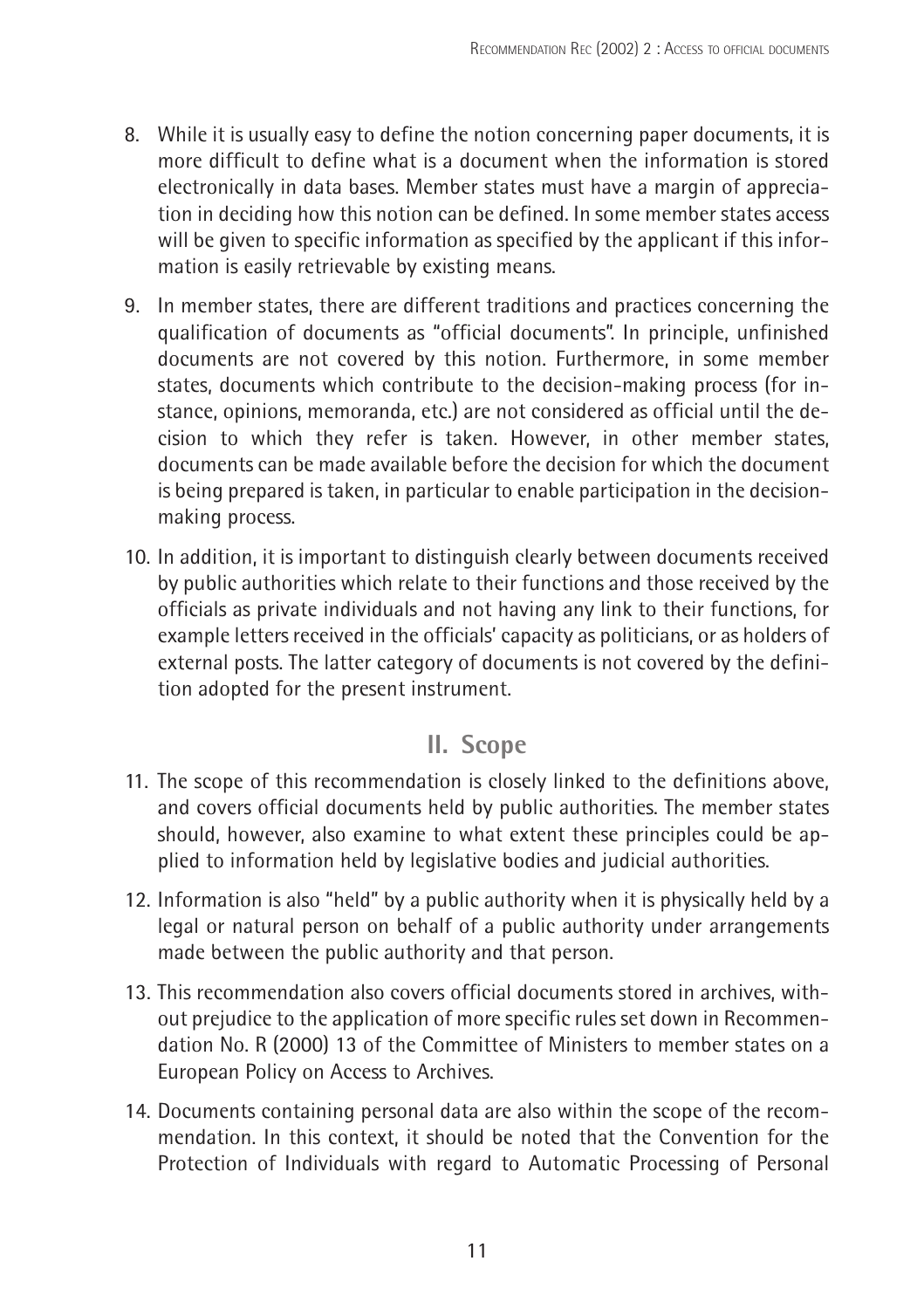Data of 28 January 1981 (ETS No. 108\*) does not preclude granting third-party access to official documents containing personal data. However, when giving access to such documents, this must be done in accordance with the rules laid down in Convention No. 108

III. General principle on access to official documents

- 15. The right of access to official documents quaranteed in this instrument is limited to existing documents. A public authority is not under the obligation to produce new documents in order to reply to the request.
- 16. This right of access should apply to any person, i.e. natural persons and legal entities, without any discrimination on any ground including national origin. No limitations in this respect are set out in Recommendation No. R (81) 19 on Access to Information held by Public Authorities.
- 17. This recommendation applies to a general right of access to official documents which may be exercised by anyone. A person might also have a specific right to access official documents deriving from other legal instruments. For example, a person has the right of access to personal data relating to him/her. in accordance with the aforementioned Convention No. 108. In the same vein, some member states provide a wider right to access to official documents to parties in administrative proceedings. In this context it should also be mentioned that Article 8 of the European Convention on Human Rights enshrines a right to access to information that relates to a person's private or family life in certain circumstances (see, in particular, the judgments of the European Court of Human Rights of 7 July 1989 in the case of Gaskin v. the United Kingdom, of 26 March 1987 in the case of Leander v. Sweden, and of 19 February 1998 in the case of Guerra and others v. Italy).
- 18. This recommendation, whilst allowing disclosure to any person, does not affect any intellectual property right attached to the information disclosed.

#### IV. Possible limitations to access to official documents

- 19. Access to documents should be the rule and confidentiality the exception, in cases where other legitimate interests take precedence. Limitations should be set down precisely in law, be necessary in a democratic society and be proportionate to the aim of protecting the other legitimate interest(s).
- 20. It follows from the general right in Principle III above that individuals will need to be told whether the public authority holds a particular document.

ETS: European Treaty Series.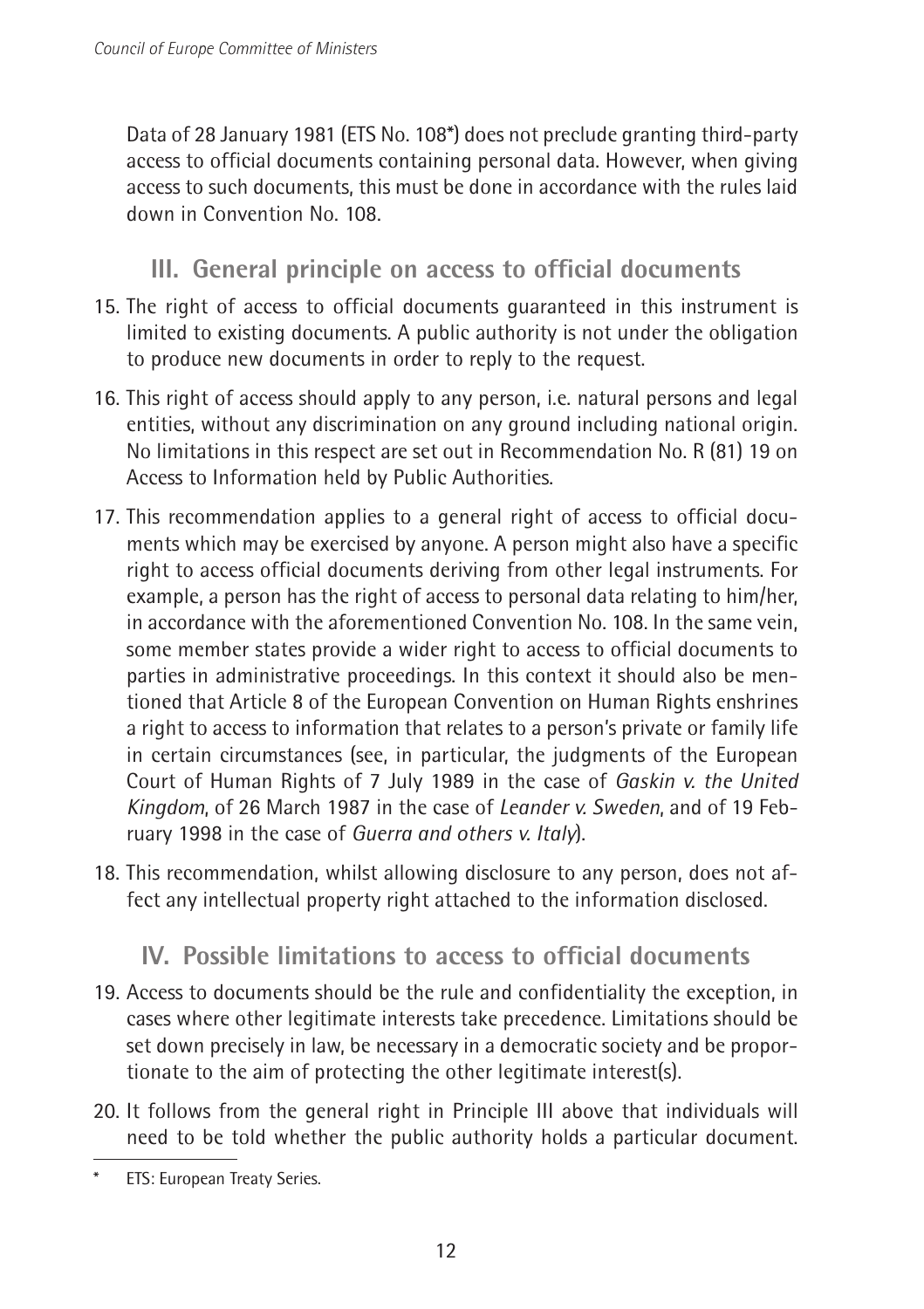Where the protection of other legitimate interests takes precedence over disclosure, in limited circumstances it may be necessary to keep secret the fact that information exists. This would apply in circumstances where to admit or deny that the information existed in itself would amount to disclosure of the information

- 21. Limitations to the right of access to official documents should be possible only for the reasons listed exhaustively in Principle IV, paragraph 1. A specific limitation foreseen by national law may fall under several limitations contained in this Principle. The criteria for the application of limitations have been drawn up keeping in mind Articles 6, 8 and 10 of the European Convention on Human Rights, as well as the relevant provisions which appear in the instruments relating to data protection, in particular in the aforementioned Convention for the Protection of Individuals with regard to Automatic Processing of Personal Data of 28 January 1981 (ETS No. 108), and in Recommendation No. R (81) 19 on Access to Information held by Public Authorities.
- 22. Paragraph 1.i foresees that member states could limit access to official documents in order to protect national security, defence and international relations. In some member states, limitations related to these fields have a constitutional dimension. For example, some states having regions with a large degree of autonomy, may also have interest in protecting correspondence between such regional authorities, or in federal states, between the federal government and regional authorities. Some member states also limit access to documents concerning the head of state; this is the case in particular in some constitutional monarchies
- 23. Paragraph 1.iv foresees that member states could limit access to protect privacy and other legitimate private interests. Information relating to such interests may be covered by the aforementioned Convention No. 108, but the limitation foreseen by paragraph 1.iv may also be applied to information not covered by that Convention.
- 24. The concept of "commercial and other economic interests", as used in paragraph 1.v, may cover for example business matters which need to be kept secret for competition reasons, such as the confidential nature of business negotiations. This paragraph may also be extended to those documents which public authorities use to prepare collective bargaining, in which they take part.
- 25. In order to develop good statistical data, most states have confidentiality clauses protecting information gathered from private persons or entities for statistical purposes. Such data will usually either be personal data or data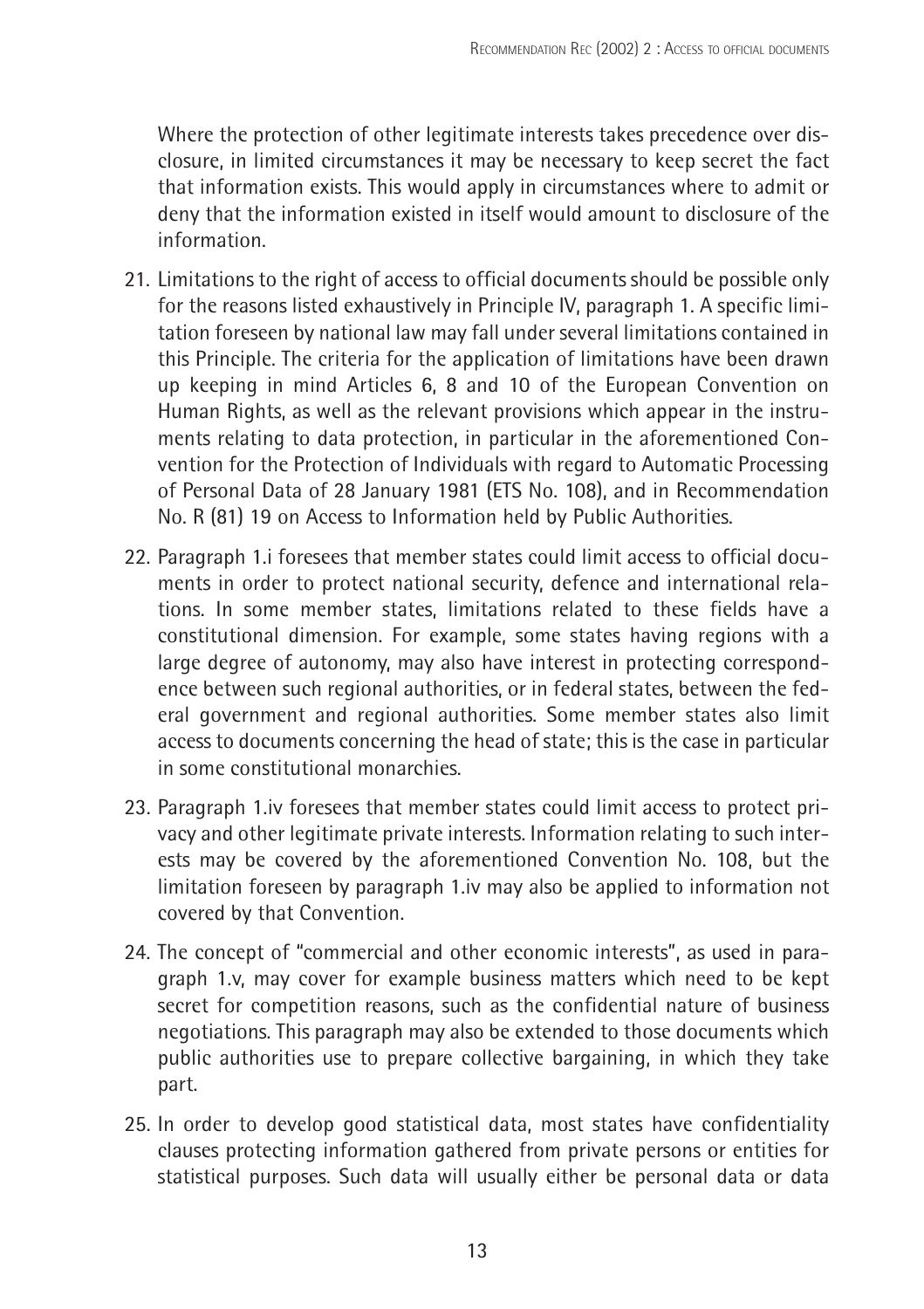concerning economic or commercial interests. The access to documents containing such information may therefore be limited in accordance with paragraph 1, items iv and v. Similar considerations may apply to data collected in the course of taxation of private persons and entities.

- 26. Some states protect information given in confidence. This recommendation does not preclude this as long as the protected information is covered by one of the limitations in Principle IV, for example paragraph 1, items iv or v.
- 27. The limitation concerning the protection of "equality of parties concerning court proceedings", as set out in paragraph 1.vi, derives from Article 6 of the European Convention on Human Rights on the right to a fair trial. It aims, inter alia, at allowing a public authority to refuse access to its own documents with the view not to weakening its position during proceedings to which it is a party.
- 28. Limitations for the protection of "nature", which are mentioned at paragraph 1. vii, are designed for example to prevent disclosure of the whereabouts of endangered fauna or flora in order to protect them. This limitation is in line with article 4, paragraph 4  $(h)$  of the Convention on Access to Information, Public Participation in Decision-making and Access to Justice in Environmental Matters.\*
- 29. Paragraph 1. viii may, for example, protect the ability of a public authority to effectively regulate, investigate and audit, possibly through formal proceedings, other organisations or individuals, as well as their own internal rules and procedures. A possible example is an on-going tax investigation or audit.
- 30. Paragraph 1.x indicates the possibility to limit access in order to protect deliberations within or between public authorities during the internal preparation of a matter. This limitation would e.g. allow for documents from deliberations in the Cabinet to be exempted. The term "matter" is broad enough to cover all types of cases which are handled by the public authority, i.e. both individual cases and policy-making procedures.
- 31. Paragraph 2 expresses two important principles, the "harm-test" principle and the principle of balancing the interest of public access to documents against the interest protected by the limitation. If public access to an official document does not cause any harm to one of the interests listed in paragraph 1,

Adoptée à Aarhus, Danemark, le 25 juin 1998. L'article 4, paragraphe 4, stipule : « Une demande d'informations sur l'environnement peut être rejetée au cas où la divulgation de ces informations aurait des incidences défavorables sur : ...  $(h)$  Le milieu sur lequel portent les informations, comme les sites de reproduction d'espèces rares ».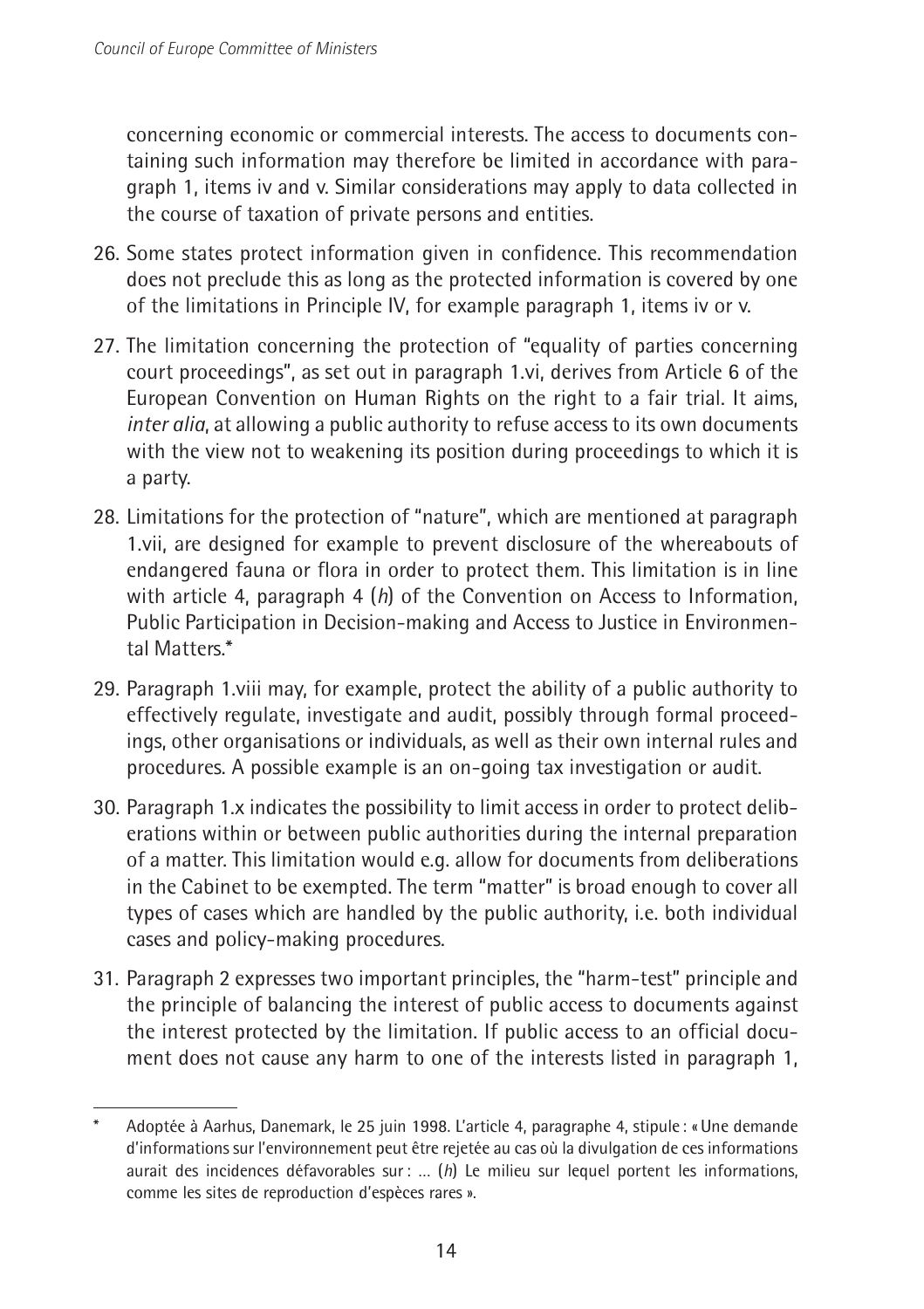there should be no limitations on access to that document. If public access to a document might cause harm to one of these interests, the document should still be released if the public interest in having access to the document overrides the protected interest.

- 32. The "harm test" and the "balancing of interests" may be carried out for each individual case, or by the legislator through the way in which the limitations are formulated. Legislation could for example set down varying reguirements for carrying out harm tests. These requirements could take the form of a presumption for or against secrecy or unconditional secrecy for extremely sensitive information. When such requirements are set down in legislation, the public authority should make sure whether the requirements in the secrecy clause are fulfilled when they receive a request for access to such an official document. The level of sensitivity may vary with time and it should be avoided that the classification of a document would automatically prevent access to the same document in the future
- 33. In some member states, documents will be released unless the protected interest overrides the public interest attached to disclosure. This approach is not incompatible with this recommendation.
- 34. Paragraph 3 evokes that member states should lay down maximum time limits for limitations on access. Accordingly, the documents should be made accessible after a certain period of time. In addition, time limits should be proportionate to what they are hoped to achieve, i.e. the protection of other rights and legitimate interests.
- 35. As regards documents classified as confidential, secret or top secret, the authorities should ensure that they are made accessible as soon as circumstances permit, or, if the law sets a time-limit on confidentiality, as soon as that limit is reached. In some countries, the law provides for regular review of the confidential nature of an item of information. In others, review is carried out as necessary when a request is made for access.

#### V. Requests for access to official documents

- 36. An applicant for an official document should not be obliged to specify any reason for having access to the official document. This idea was already included in Recommendation No. R (81) 19 on Access to Information held by Public Authorities.
- 37. In paragraph 2, member states are encouraged to keep formalities to a minimum. In some member states, requests must be in written form. In others, they may be made orally. The right for an applicant to present an anonymous re-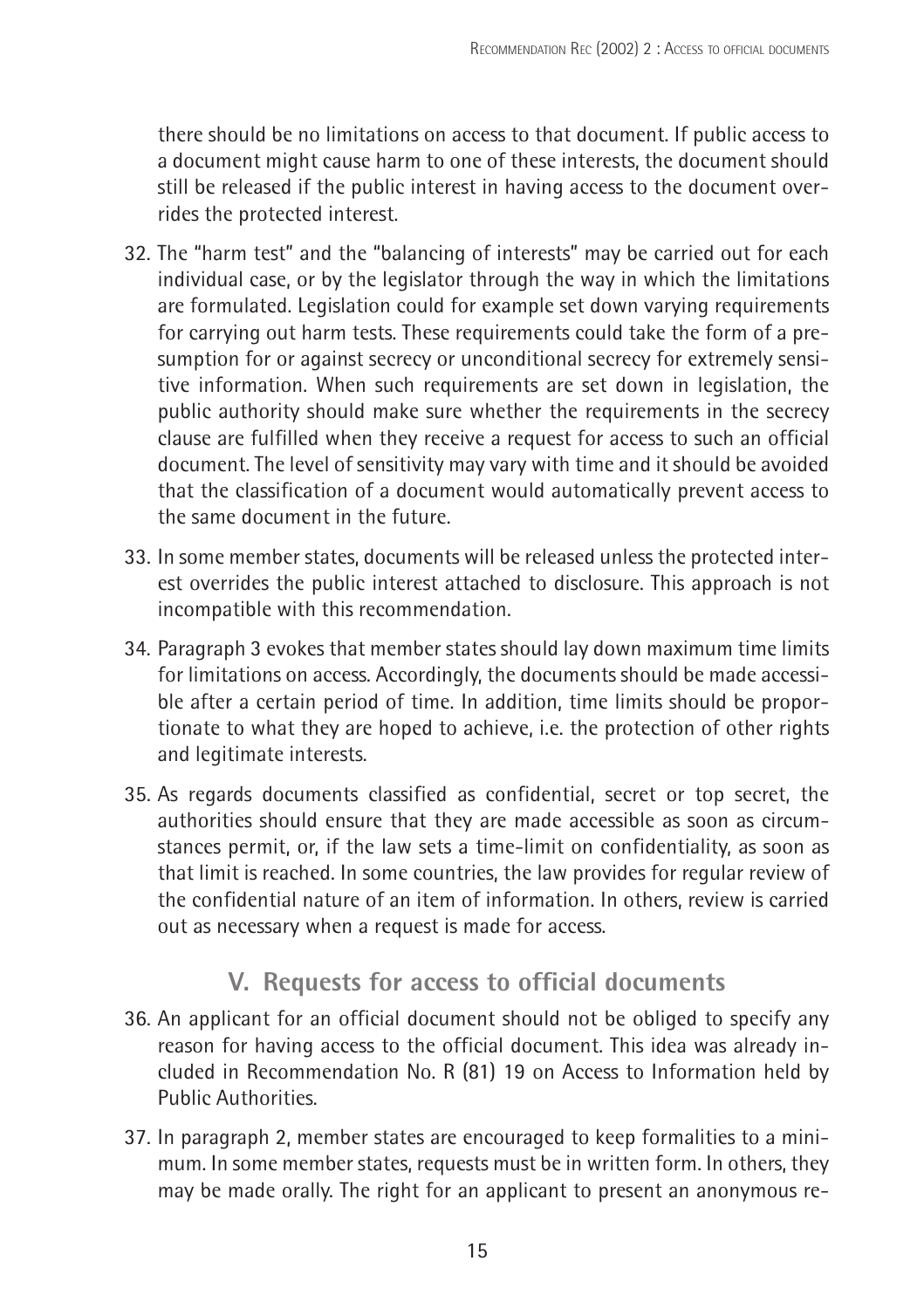quest exists in some member states. However, this recommendation does not oblige member states to grant applicants such a right.

#### VI. Processing of requests for access to official documents

- 38. Paragraph 1 recommends that any authority holding an official document should deal, as soon as possible, with the request for access to that document. Before the decision is taken, the public authority may contact the source of the requested document. The public authority holding the official document should not oblige the applicant to present a new request to the public authority which is the source of the requested document.
- 39. Service and efficiency towards any applicant, without discrimination, which is expected from any public authority, will be reflected, in particular, in speedy treatment of requests and willingness to co-operate with the applicant, where the handling of the request is complicated. From this point of view, the text of the present recommendation goes further than Recommendation No. (81) 19 on Access to Information held by Public Authorities, which merely states that any request must be dealt with within a reasonable time.
- 40. Paragraph 2 refers to non-discriminatory treatment of requests as already provided for in Recommendation No. R (81)19. Discrimination should be avoided, as must the preferential treatment of requests, which should be dealt with on an equal basis and in accordance with objective criteria. The authorities holding the document should bear in mind the requirements of the additional Protocol No. 12 to the European Convention on Human Rights (prohibition of discrimination) open to signature by member states on 4 November 2000. This protocol broadens, in a general fashion, the field of application of Article 14 (non-discrimination) of the Convention. As a rule, requests should be dealt with in order of receipt.
- 41. All requests should be dealt with as speedily as possible. The authorities should always tell the applicant whether or not they have decided to release a document. Moreover, where the decision is positive, member states should ensure that the document is made available without delay. The requirement to keep formalities to a minimum and the promptness of treatment should be followed by an execution of the decision without unnecessary delay. The authorities should inform the applicant if a delay is inevitable nonetheless.
- 42. Paragraphs 4 and 5 recommend to co-operate with the applicant and are particularly important if the applicant is disabled, illiterate, homeless, etc. The extent of the willingness to co-operate depends on the situation of the specific case. Therefore, the public authority enjoys a certain margin of apprecia-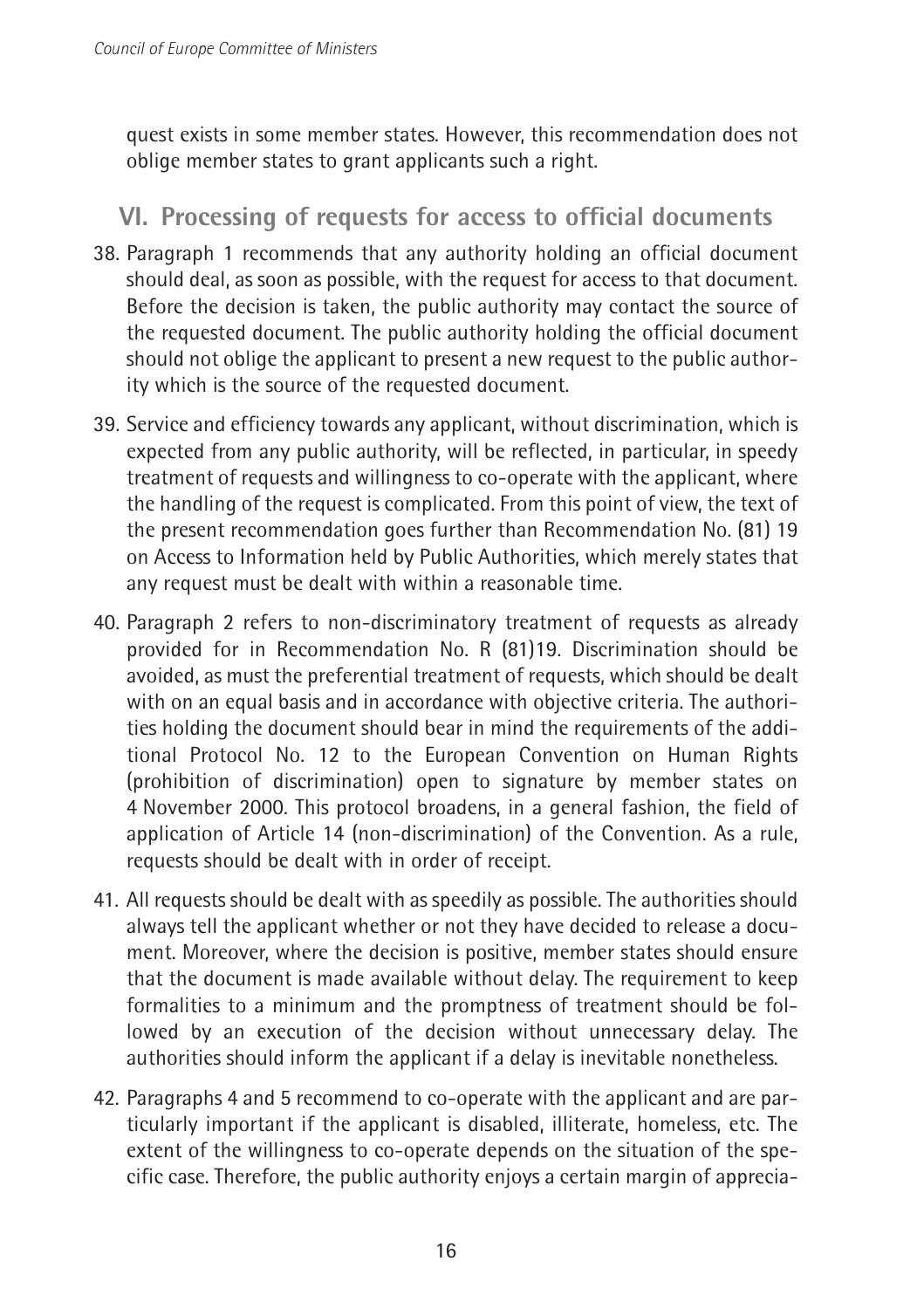tion, but should be as helpful as possible. Furthermore, in special cases, (disabled or illiterate people, the elderly or marginalised, foreigners with little or no knowledge of the language, etc.), where applicants are unable without help to obtain a basic understanding of the document concerned, the authorities might envisage, as far as possible and reasonable, helping them to secure such an understanding. Moreover, in some situations such help would correspond to the wishes expressed by the Committee of Ministers in Recommendation No. R (93) 1 on Effective Access to the Law and to Justice for the Very Poor. Help with comprehension of the information does not include an obligation to translate documents. Neither does it entail the giving of complicated technical (e.g. legal) advice.

- 43. Paragraph 6 recommends that member states should deal with all requests for access on the merits unless they are manifestly unreasonable (e.g. where requests are excessively vague, or require a disproportionate amount of searching or cover too broad an area or too great a volume of documents). Where a request is plainly abusive (one of many reqular requests designed to hinder a department's normal work, or uncalled-for repetition of an identical request by the same applicant), it may be refused.
- 44. Paragraph 7 is based on Recommendation No. R (81) 19 on Access to Information held by Public Authorities and recommends that the public authority gives reasons for refusing access except in exceptional cases where the reasons would reveal information that may be exempted according to Principle IV.

#### VII. Forms of access to official documents

45. There are different means of access to a document: inspecting the original or receiving a copy of it, or both. It should be up to the applicant to express his/ her preference on the form of access. The public authority should take into account, within reasonable limits, such a preference. However, this may be impractical or impossible in some cases. For instance, it may be appropriate to refuse giving a copy of the document if the technical facilities are not available (for example, for audio, video or electronic copies), if it would entail unreasonable costs, if intellectual property rights might be infringed, or if unlawful use of the document might be rendered possible. It may be appropriate to refuse direct access to a document, if the original is physically fragile. Furthermore, there may be obstacles arising from "on-the-spot" consultations such as opening hours, several persons wanting the same document at the same time. Again, also in this context it is important that public authorities have an open attitude in allowing the general public into their offices.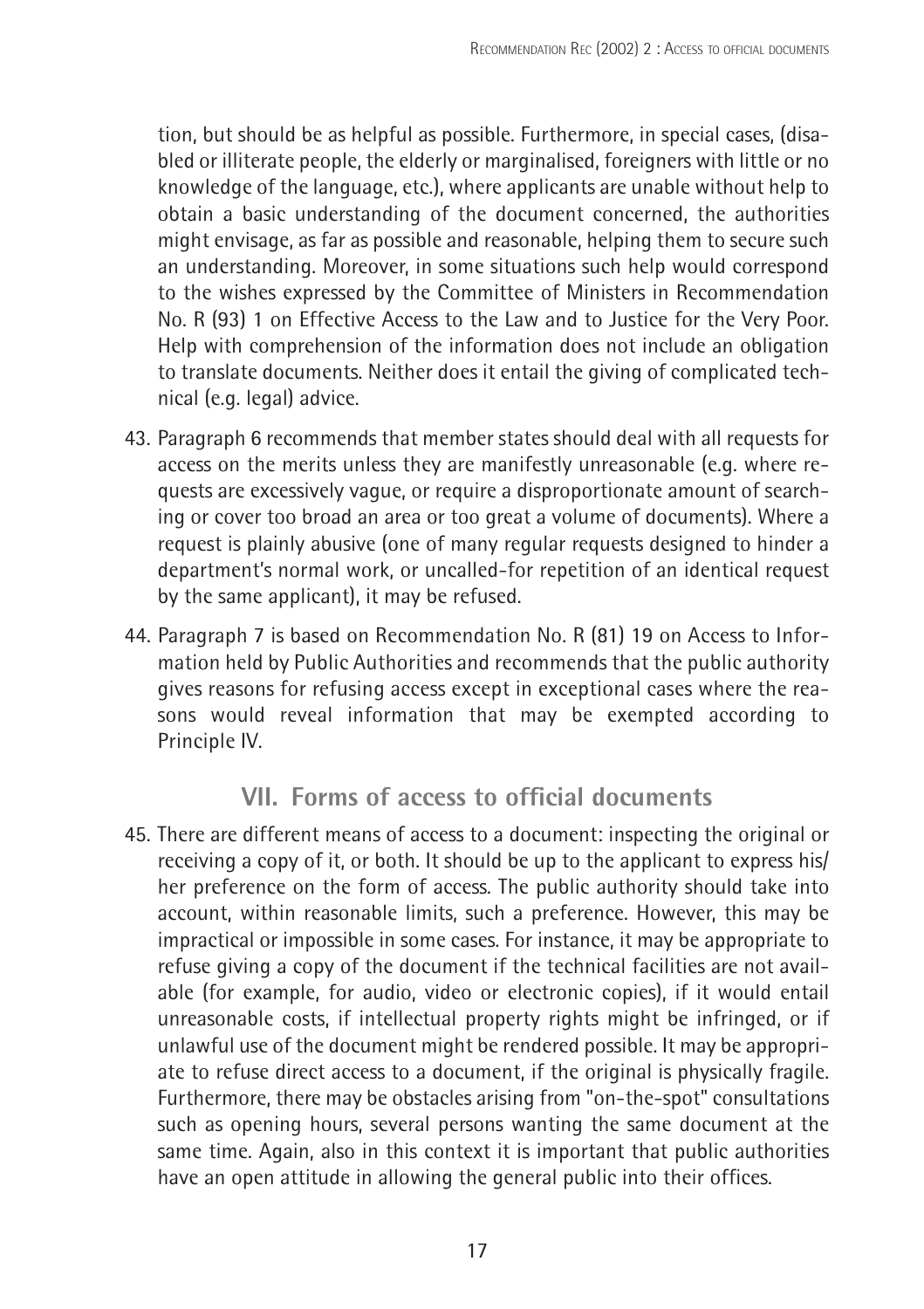- 46. If a limitation only applies to some of the information in a document, the rest of the document should normally be released. It should be clearly indicated where and how much information has been deleted. If the document is a paper document, deletions could be made on the copy by blanking out the parts to which the limitation applies. If the document is electronic, there should be a clear indication on the copy of which parts of the documents have been deleted, e.g., by leaving this space blank. Moreover, the release of parts of the document should not be done in such a way that it would reveal information covered by the limitation.
- 47. Paragraph 3 indicates that access may be given by referring the applicant to easily accessible alternative sources. For example if a document is published on the Internet, the public authorities may refer the applicant to this, if the Internet is easily accessible to the applicant. Whether a document is "easily accessible" should be assessed on a case-by-case basis; what may be easily accessible for one person will not necessarily be so for another. Important factors may be the individual situation of the applicant (for example where he/she is disabled, illiterate, homeless, or his/her geographical distance from the public authority which holds the requested official document). The situation of the country as far as accessibility of the public to information (for example via the Internet) is concerned might also be a factor to be considered.
- 48. Where access to a document is refused, the public authorities may provide a summary of the document.
- 49. In some cases a person is merely interested in a certain type of information, and prefers this information to be given orally or in a written summary. States are encouraged to give this type of service, but this is not covered by this recommendation.

#### VIII. Charges for access to official documents

- 50. In order to facilitate access to public information, access to original documents on the spot should in principle be free of charge. However the public authority might charge the applicant for the cost of finding the actual documents, especially in cases where the request is voluminous or otherwise creates a large amount of work for the public authority. The fee should not exceed the actual costs incurred by the public authority.
- 51. Concerning copies, according to paragraph 2, costs of access may be charged to the applicant, but the authorities should not make any profit; the fees should be reasonable and kept to a minimum, and should not exceed the actual costs incurred by the public authority. The limitations on the fees that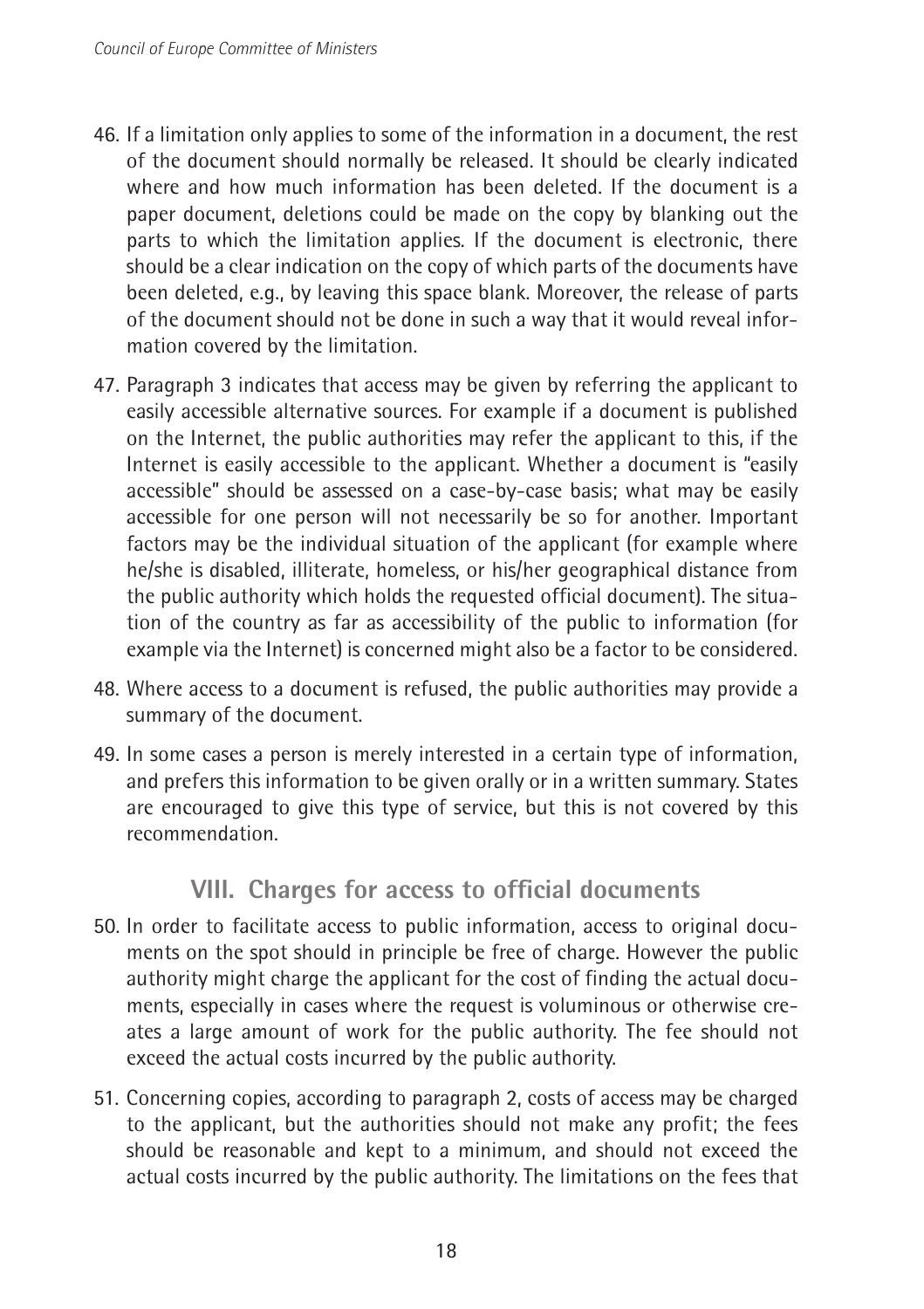public authorities are allowed to charge relating to legislation on access to official documents, do not preclude public authorities from producing documents for commercial purposes and selling them at competitive rates.

#### IX. Review procedure

52. This article contains two principles. Firstly, the applicant should have a right to a review procedure before a court or another independent or impartial body established by law. In addition, the applicant should have access to an expeditious and inexpensive review procedure. This might be a review by a public authority or an independent authority. On this issue, it is important to note that in certain national systems an internal review procedure is seen as an obligatory intermediary step before a court of appeal or other independent complaints procedure. In some member states it is also possible to complain about refusals or malpractice in this field to an ombudsman, a mediator or a mediation body.

#### X. Complementary measures

- 53. The aforementioned Recommendation No. R (81) 19 on Access to Information held by Public Authorities stated that effective and appropriate means should be provided to ensure access to such information. Principle X of the present recommendation is an expression of the idea contained in paragraph vi. of the preamble, whereby public authorities should commit themselves to conducting an active communication policy, and, as a consequence, establish support systems.
- 54. In order to use their rights of access it is necessary for the applicants to know about their rights. Paragraph 1 in principle X therefore recommends that member states should take the necessary steps to inform the public about its rights. Such information could inter alia be given in folders to the public, information could be published electronically, or documentation centres could be set up.
- 55. Furthermore, in order to allow easy access to official documents, the public authorities should provide the necessary consultation facilities (appropriate technical equipment, including that making use of new information and communication technology; well-adapted premises). In any event, the public authorities should ensure preservation and secure storage of originals. They could also set up and indicate a contact point within the given department, in order to facilitate access to that department's documents.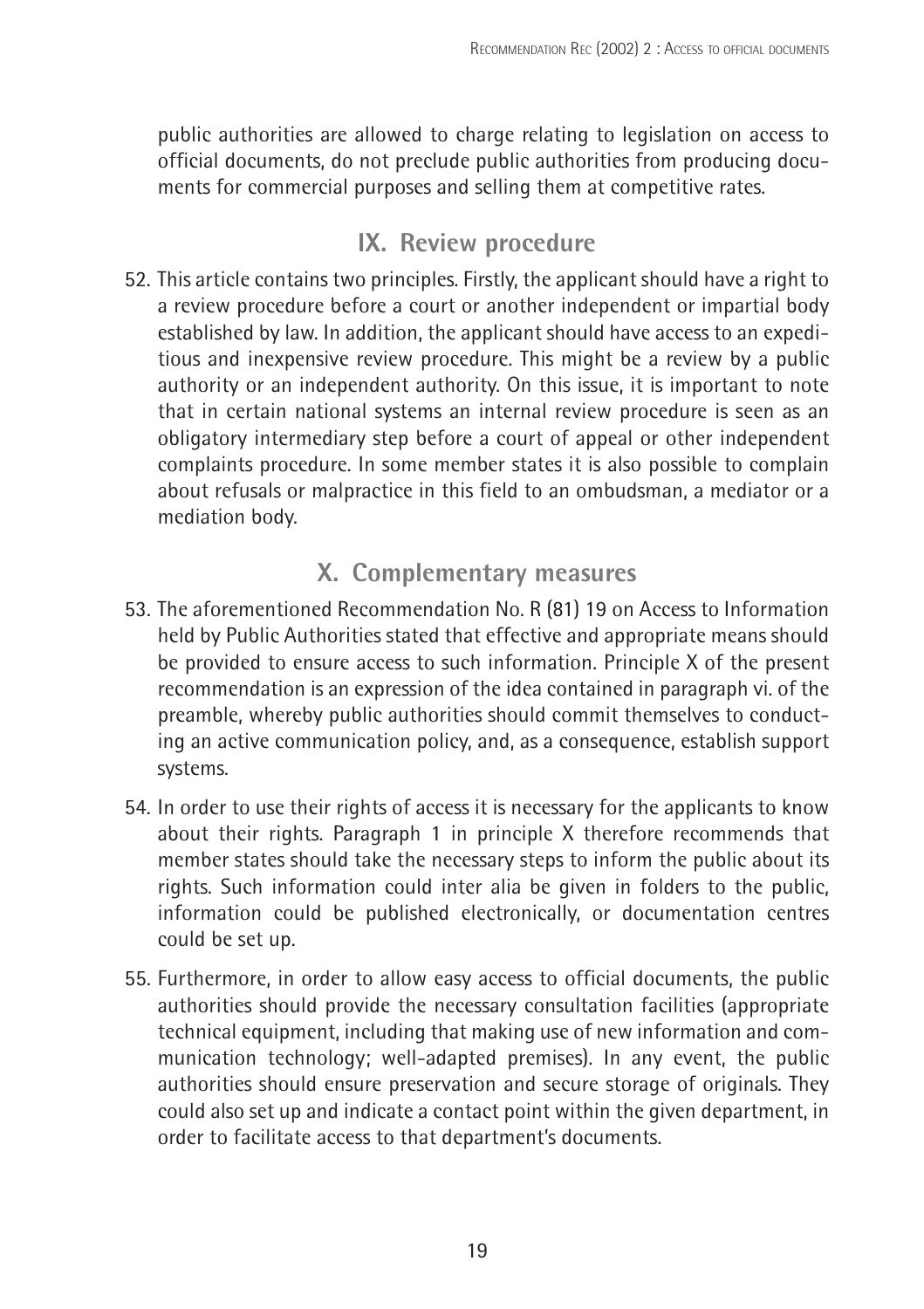- 56. Paragraph 2.ii refers to issues related to the preservation and the destruction of official documents. The preservation generally implies the transfer to archives services. There is a strong need for clear rules on these matters.
- 57. In order for the public to know what documents the public authority holds, paragraph 2.iii recommends that the public authority should make available information on the matters or activities for which they are responsible. One way of doing this is setting up lists or registers of the documents they hold. and making these accessible to the public. This will also facilitate the search for the requested documents. The public authority should also take account of the need to protect legitimate interests when deciding which type of information to include in these lists or registers.

#### XI. Information made public at the initiative of the public authorities

- 58. The final principle differs from the others in that it concerns an initiative to be taken by the national administration (making information public), whereas the other principles involve individual initiatives (applying for information). It certainly does not seek to prevail on public authorities to make public all the information in their possession, but rather to encourage them to make public such information (e.g. on administrative files concerning public works) as might foster "enlightened" citizen participation in general-interest debates. Such participation is an important factor for democracy and efficient administration. Moreover, the publication of information before it is requested is advantageous for the authorities in that they will not need to handle requests for that information, the information being henceforth available.
- 59. The public authorities are free to choose the most appropriate means of publishing information (billboards, official publications, websites or any other medium easily accessible to the public).